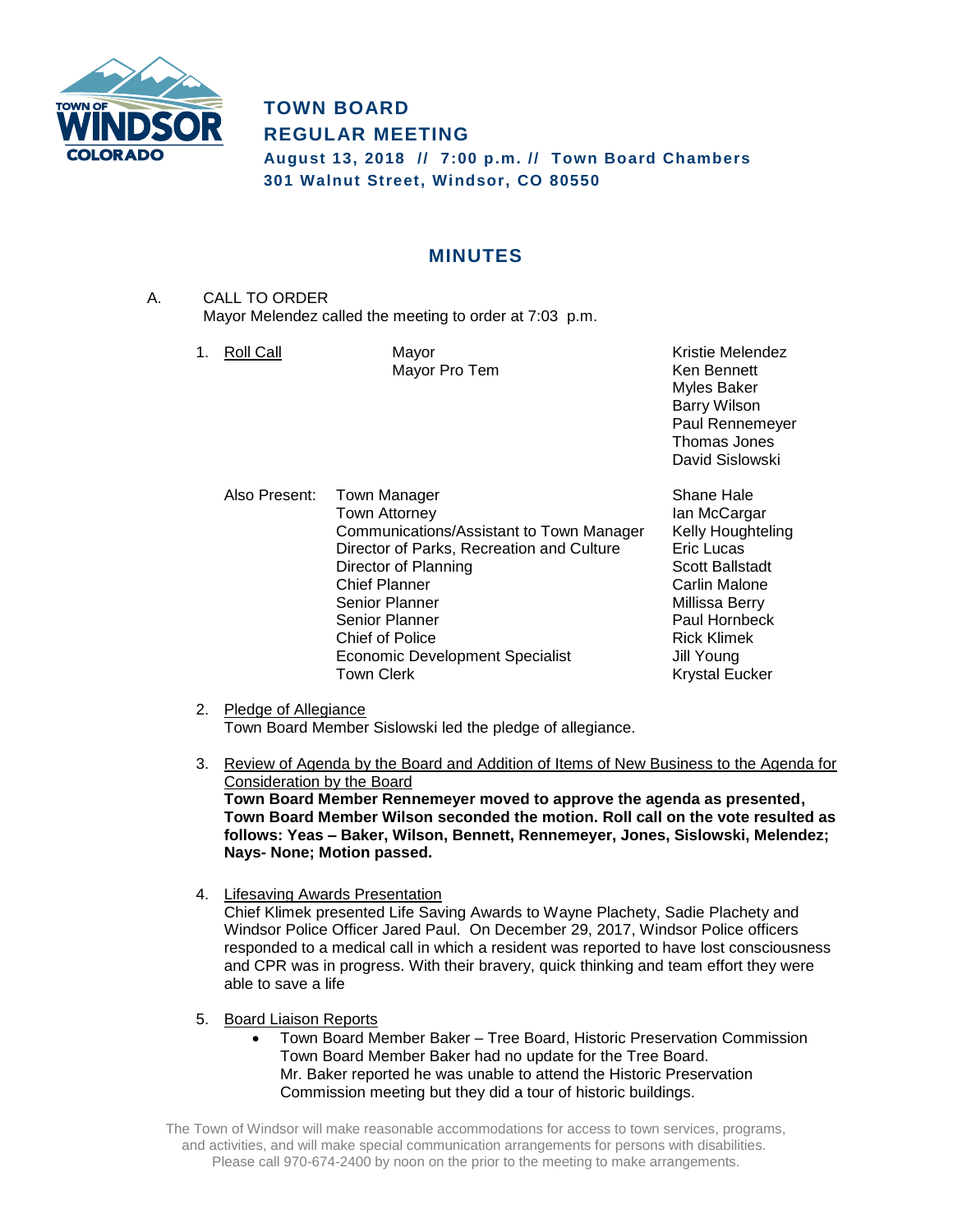- Town Board Member Wilson Parks, Recreation & Culture Advisory Board; Poudre River Trail Corridor Board Town Board Member Wilson reported PReCAB will move forward with Village East Park and that has gone out to bid. Main Park is on schedule to be ready for the Harvest Festival. Mr. Wilson reported the Poudre River Trail Corridor Board discussed a section of the Trail that is west of Eastman Park in the Raindance Development which has had a temporary trail going around some oil and gas operations; that section is anticipated to be open on August 17, 2018. A section of the Trail 3 miles east of Highway 257 will be a closed after Labor Day for approximately 53 days. The Party for the Poudre event is scheduled for September 12, 2018.
	- Mayor Pro Tem Bennett Water & Sewer Board Mayor Pro Tem Bennett reported the Water & Sewer Board provided an update on the north sewer extension project. Mr. Bennett reported members of the MPO worked with CDOT to get approval for some additional projects such as sections 7 and 8 on I-25. This approval is to prepare the footprints to accommodate a third general purpose lane in each direction. There was also discussion regarding possible tax initiatives on the November ballot; initiative 153. There are a lot of "if's" surrounding the initiative; if the initiative is placed on the ballot, if it passes and if the recession is not too deep in the future. The local sharing portion of that could be approximately \$23 million over 20 years. Smart Pavement was also discussed at the meeting and that would build sensors into pavement that would know the location of a vehicle and when there is an accident. Smart powered lanes were also discussed which could charge electric cars as they drive down the road.
- Town Board Member Rennemeyer Chamber of Commerce Town Board Member Rennemeyer reported the Chamber welcomed Mr. Hale to the community and invited him to attend the regular meetings. The new teachers breakfast is scheduled for August 22, 2018 for all new teachers in Weld RE-4.
- Town Board Member Jones Windsor Housing Authority; Great Western Trail Authority

Town Board Member Jones reported the Windsor Housing Authority will meet August 21, 2018.

- Town Board Member Sislowski –Clearview Library Board; Planning Commission Town Board Member Sislowski reported the Library Board discussed the audit from 2017. The auditor issued an opinion that the financials are in good standing. A Special Meeting was held and the Board voted to move forward with placing a mill levy initiative on the ballot in November.
- Mayor Melendez Downtown Development Authority; North Front Range/MPO Mayor Melendez had no report.
- 6. Public Invited to be Heard Mayor Melendez opened the meeting up for public comment to which there was none.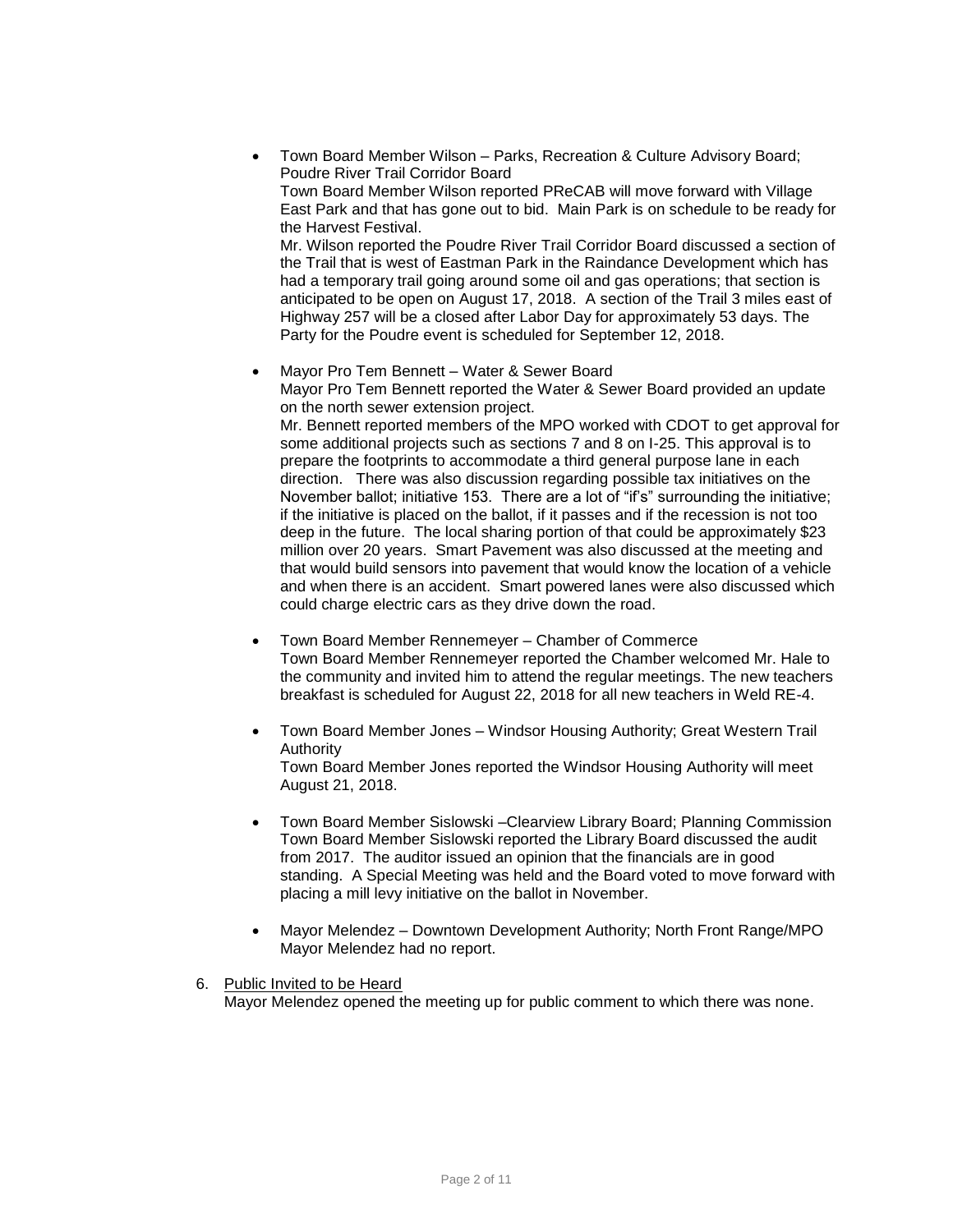## B. CONSENT CALENDAR

- 1. Minutes of the July 23, 2018 Regular Meeting Krystal Eucker
- 2. Resolution No. 2018-77, A Resolution Approving an Intergovernmental Agreement Between the Town of Windsor and the Highlands Metropolitan Districts No.'s 5 and 7-10 Regarding the Completion of Public Improvements – Ian McCargar
- 3. Resolution No. 2018-78, A Resolution Approving the Dedication of Trail Easement, Highlands Industrial Park  $2^{nd}$  Lot  $5 - K$ . Emil
- 4. Resolution No. 2018-74, A Resolution Approving One No-Surface-Occupancy Oil and Gas Lease, and Related Terms, between the Town of Windsor, Colorado, and Grizzly Petroleum Company, LLC, and Authorizing the Mayor to Execute the Same – Ian **McCargar**
- 5. Report of Bills July 2018 D.Moyer
- 6. Advisory Board Appointment K. Eucker
	- **Town Board Member Rennemeyer moved to approve the consent calendar as presented. Town Board Member Jones seconded the motion. Roll call on the vote resulted as follows: Yeas – Baker, Wilson, Bennett, Rennemeyer, Jones, Sislowski, Melendez; Nays- None; Motion passed.**

#### C. BOARD ACTION

- 1. Site Plan Presentation Eagle Crossing Subdivision, 4th Filing, Lot 2 Eagle Crossing (Fossil Ridge) Storage – Eagle Crossing Development Inc., owner; Brian Williamson, TST Consulting Engineers, Inc., applicant; Morgan Kidder, Journey Homes, authorized representative
	- Staff presentation: Millissa Berry, Senior Planner

Per Ms. Berry, the property owner is proposing a new site development in the Eagle Crossing Subdivision, 4th Filing. The site is zoned limited-industrial (I-L) and is located adjacent to other I-L zoned properties to the south, north and east and multifamily 2 (MF-2) to the north and west.

The project is an enclosed storage facility. Overall development characteristics include:

- total lot area of approximately 5.8 acres
- approximately 23% landscaped area
	- o additional buffer landscaping where property meets MF-2 district
- a 96,400 square foot facility
	- o 95,500 square feet of storage
	- o 900 square foot office
- office is approximately 15 feet in height and storage units are approximately 11 feet in height
- storage units designed around the perimeter of the site
- access from Steeplechase Drive
- 7 parking spaces
- Colors and materials will reflect those used in the Fossil Ridge Apartment project in the immediate vicinity of the storage facility site.

The current presentation is intended for the Town Board's information. Should the Town Board have any comments or concerns pertaining to this project, please refer such comments to staff during the presentation so that they may be addressed during staff's review of the project. The site plan will be reviewed and approved administratively by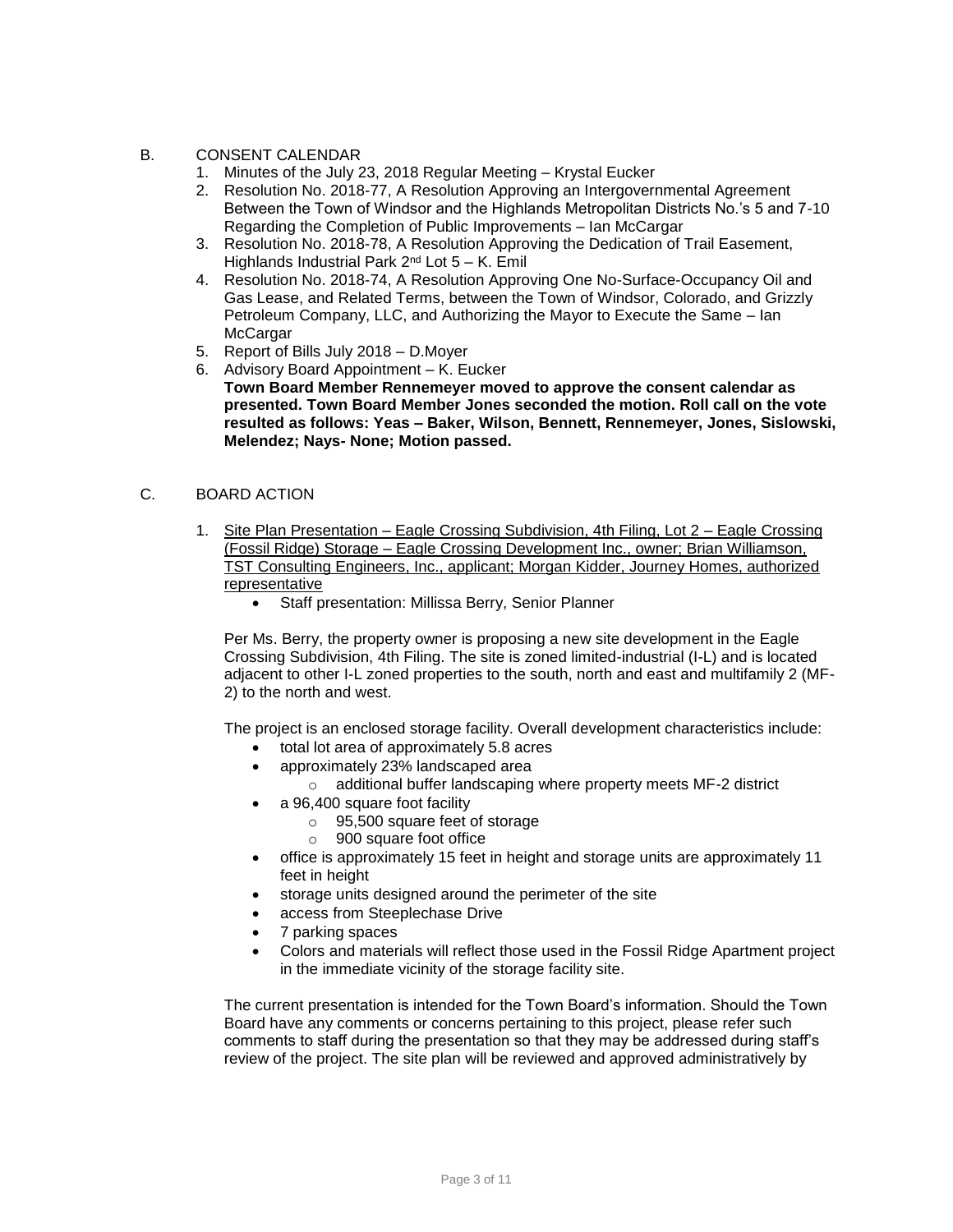staff; however, if the project review process reveals issues that cannot be resolved between the applicant and staff, the site plan will be brought back to the Planning Commission for review.

The application is consistent with various goals of the 2016 Comprehensive Plan.

Mr. Baker confirmed that there is no fencing on the exterior as the buildings will be the exterior.

Ms. Berry stated that is correct. There are some gaps in some areas in the corners that will have fencing.

- 2. Site Plan Presentation Windsor Commons Subdivision First Filing, Lot 4 Joel Walters, Budget Blinds, applicant/ David Stranathan, Freeman Architects, applicant's representative
	- Staff presentation: Paul Hornbeck, Senior Planner

Per Mr. Hornbeck, the applicant is proposing a new site development in the Windsor Commons Subdivision at 1224 Automation Drive. The site is zoned general commercial (GC) and is located adjacent to properties with GC and limited industrial (IL) zoning. The subject property is partially built out with a parking lot but no buildings have been constructed.

Overall development characteristics include:

- total lot area of 0.90 acres
- 13,811 square foot building
- approximately 11% landscaped area (additional landscaping to be provided with future adjacent property development)
- 53 parking stalls

Building characteristics include:

- Multi-tenant building
- Stucco and stone building façade on three sides with predominately metal finish on the rear (north) side
- Maximum building height of approximately 22'

The current presentation is intended for the Town Board's information. Should the Town Board have any comments or concerns pertaining to this project, please refer such comments to staff during the presentation so that they may be addressed during staff's review of the project.

- Dr. Jones inquired if the landscape plan meets the minimum landscape requirements. Mr. Hornbeck stated if this was a new site the minimum requirement would apply although since this was a previously platted lot, the applicant is working in the existing footprint and staff is inclined to approve what is proposed.
- Ms. Melendez inquired as to the percentage of the building the applicant will occupy. Mr. Joel Walters, the applicant stated they are planning to occupy approximately 3,000 square feet and lease out the rest.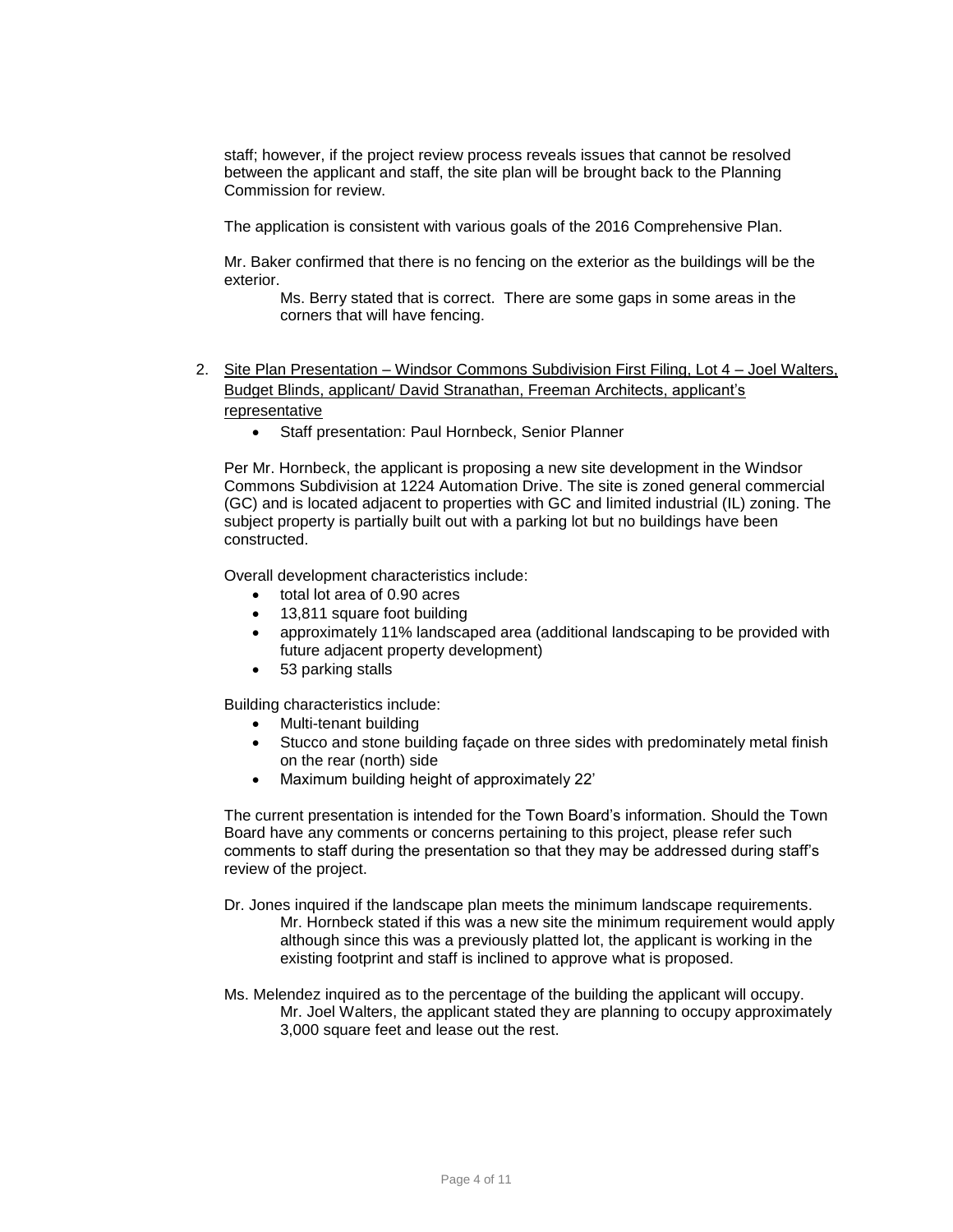- 3. Ordinance No. 2018-1565 An Ordinance Amending Sections 17-8-30 and 17-8-20 of the Windsor Municipal Code regarding proposed Administrative Site Plan Review and Procedure
	- *Super majority vote required on second reading*
	- Second Reading
	- Legislative
	- Staff presentation: Millissa Berry, Senior Planner

Per Ms. Berry, before the Board is Ordinance 2018-1565 on second reading regarding proposed administrative site plan review and procedure which effects the qualified commercial and industrial site plans and also the administrative site plans which meet certain criteria. The current process is to take the site plans and present them to the Planning Commission and Town Board. Since these site plans are uses by right and no actions is taken on the site plans unless there are issues that need to be resolved with the site plan, the proposal is to replace that formal presentation with information being provided in the communication portion of the packet material. The information would include the general review of the project, drawings, landscape plan, elevations and site plans.

The intentions of the proposed is to:

- Save applicants time and money, eliminating the need for the applicant and/or their consultants from having to attend Planning Commission and Town Board meetings
- Free up Planning Commission and Town Board agendas to allow for more discussion on topics which require formal board action
- Allow the site plan information to be provided to Planning Commission and Town Board earlier in the process, as opposed to waiting until the administrative review has been partially completed
- Save staff time with regard to preparation of memos, presentation slides and meeting attendance
- Streamline review process

The Planning Department developed a policy paper that was included in the packet and that policy gives more detail on what the Board can expect in packet material and what the procedures will be.

At their July 18, 2018 regular meeting, the Planning Commission recommended approval of Ordinance 2018-1565.

**Town Board Member Rennemeyer moved approve Ordinance No. 2018-1565 - Amending Sections 17-8-30 and 17-8-20 of the Windsor Municipal Code regarding proposed Administrative Site Plan Review and Procedure. Town Board Member Bennett seconded the motion. Roll call on the vote resulted as follows: Yeas – Baker, Wilson, Bennett, Rennemeyer, Jones, Sislowski, Melendez; Nays- None; Motion passed.**

4. Ordinance No. 2018-1566 – An Ordinance Rezoning Ptarmigan Business Park PUD 2nd Filing Tract A – Tom Muth, Windsor Investments LTD, applicant/ Jon Sweet, TST Consulting Engineers, applicant's representative *Super majority vote required on second reading*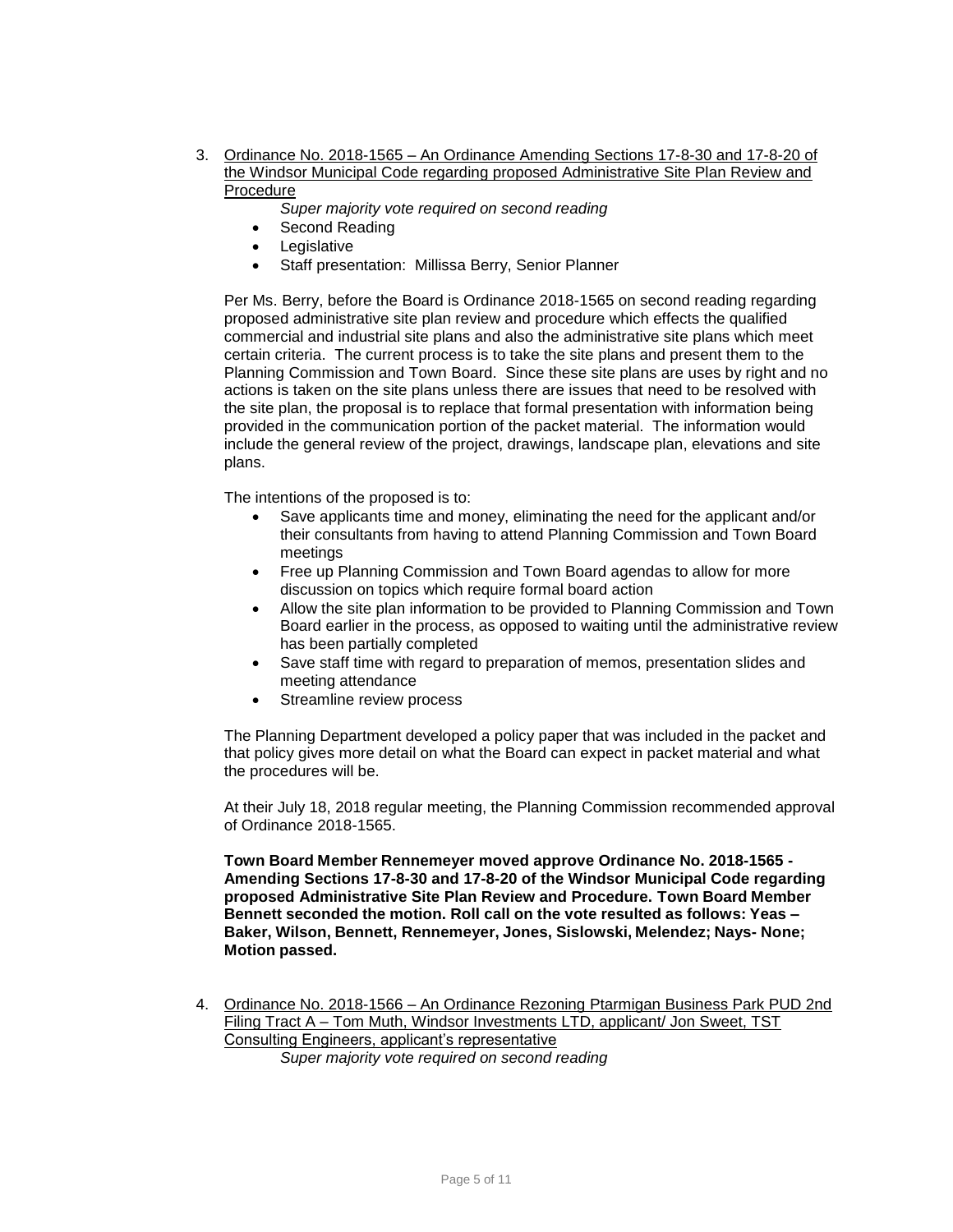- Second Reading
- Quasi-judicial
- Staff presentation: Paul Hornbeck, Senior Planner

Per Mr. Hornbeck, before the Board is Ordinance 2018-1566 on second reading regarding a rezoning. The site is less than 1/3 of an acre; essentially a remnant parcel of a previous rezoning approved by the Town Board. The rezoning has come about due to the proposed realignment of Westgate Drive.

The application is in conformance with the Comprehensive Plan and notification was completed according to the Municipal Code.

At their July 18, 2018 meeting, the Planning Commission forwarded to the Town Board a recommendation of approval.

Staff requests the following be entered into the record:

- Application and supplemental materials
- Staff memorandum and supporting documents
- All testimony received
- Recommendation

**Town Board Member Rennemeyer moved approve Ordinance No. 2018-1566 - Rezoning Ptarmigan Business Park PUD 2nd Filing Tract A. Mayor Pro Tem Bennett seconded the motion. Roll call on the vote resulted as follows: Yeas – Baker, Wilson, Bennett, Rennemeyer, Jones, Sislowski, Melendez; Nays- None; Motion passed.**

5. Ordinance No. 2018-1567 – An Ordinance Rezoning Valley Center Subdivision Lots A & B– Alan Highstreet, Agrifab Colorado, LLC, applicant / Mike Maurer Olsson Associates, applicant's representative

*Super majority vote required on second reading*

- Second Reading
- Quasi-judicial
- Staff presentation: Paul Hornbeck, Senior Planner

Per Mr. Hornbeck, before the Board is Ordinance 2018-1567 on second reading. The site is located north of Eastman Park Drive and east of State Highway 257. The site is currently zoned general commercial.

The conceptual site plan, which realigns the garage doors for the proposed development site has been submitted and the neighboring business owners have expressed support for this rezoning.

The proposal is in conformance with the Comprehensive Plan and notifications were completed in accordance with the Municipal Code.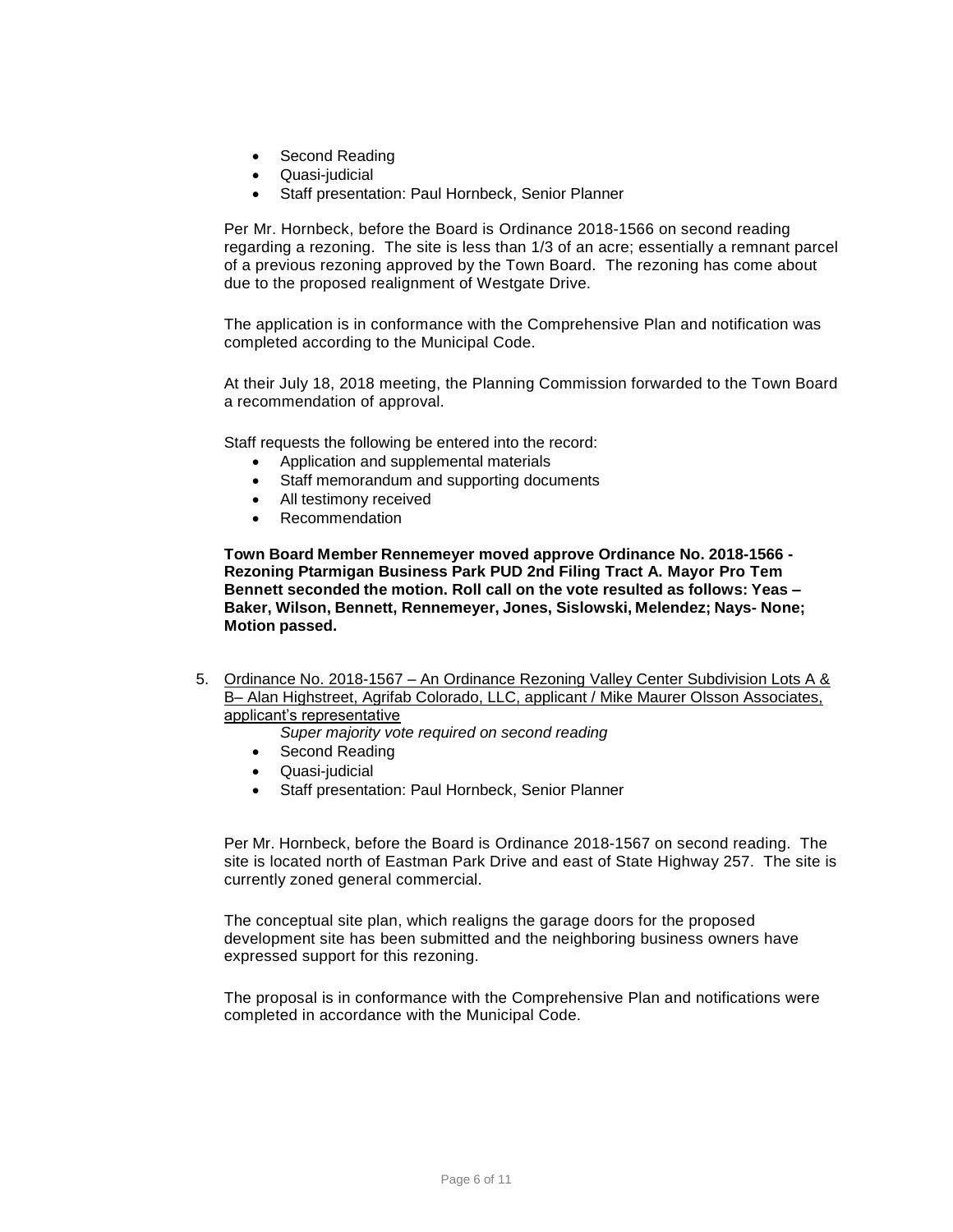At their July 18, 2018 regular meeting, the Planning Commission recommend approval of Ordinance 2018-1567.

Staff requests the following be entered into the record:

- Application and supplemental materials
- Staff memorandum and supporting documents
- All testimony received
- Recommendation

**Town Board Member Wilson moved approve Ordinance No. 2018-1567 - Rezoning Valley Center Subdivision Lots A & B. Mayor Pro Tem Bennett seconded the motion. Roll call on the vote resulted as follows: Yeas – Baker, Wilson, Bennett, Rennemeyer, Jones, Sislowski, Melendez; Nays- None; Motion passed.**

6. Ordinance No. 2018-1569 – An Ordinance Amending Section 16-6-90 of the Windsor Municipal Code regarding proposed Minor Variance Process

*Super majority vote required on second reading*

- Second Reading
- Legislative
- Staff presentation: Carlin Malone, Chief Planner

Per Ms. Malone, before the Board is Ordinance 2018-1569 on second reading; there have been no changes since first reading. The proposal would allow the Planning Director to make administrative modifications for certain variance requests like errors in the field or minor deviations that need to occur.

**Town Board Member Jones moved approve Ordinance No. 2018-1569 - Amending Section 16-6-90 of the Windsor Municipal Code regarding proposed Minor Variance Process. Town Board Member Rennemeyer seconded the motion. Roll call on the vote resulted as follows: Yeas – Baker, Wilson, Bennett, Rennemeyer, Jones, Sislowski, Melendez; Nays- None; Motion passed.**

- 7. Resolution No. 2018-76 A Resolution Approving and Adopting an Intergovernmental Agreement between and among the Town of Windsor, The City of Loveland and the County of Larimer with Respect to the Fairgrounds Avenue Corridor
	- Legislative action
	- Staff presentation: Millissa Berry, Senior Planner

Per Ms. Berry, before the Board is Resolution 2018-76 which would approve and adopt an intergovernmental agreement (IGA) with the City of Loveland and Larimer County regarding the Fairgrounds Avenue corridor. The purpose is to coordinate the planning of Fairgrounds Avenue with all parties so that as it develops it looks like a cohesive master planned area.

The IGA will help promote public health, safety and welfare by addressing various aspects within the corridor which would include access points, pedestrian crossings, street standards and aesthetics. The master plan will be between County Road 30 on the north and to Crossroads Boulevard to the south.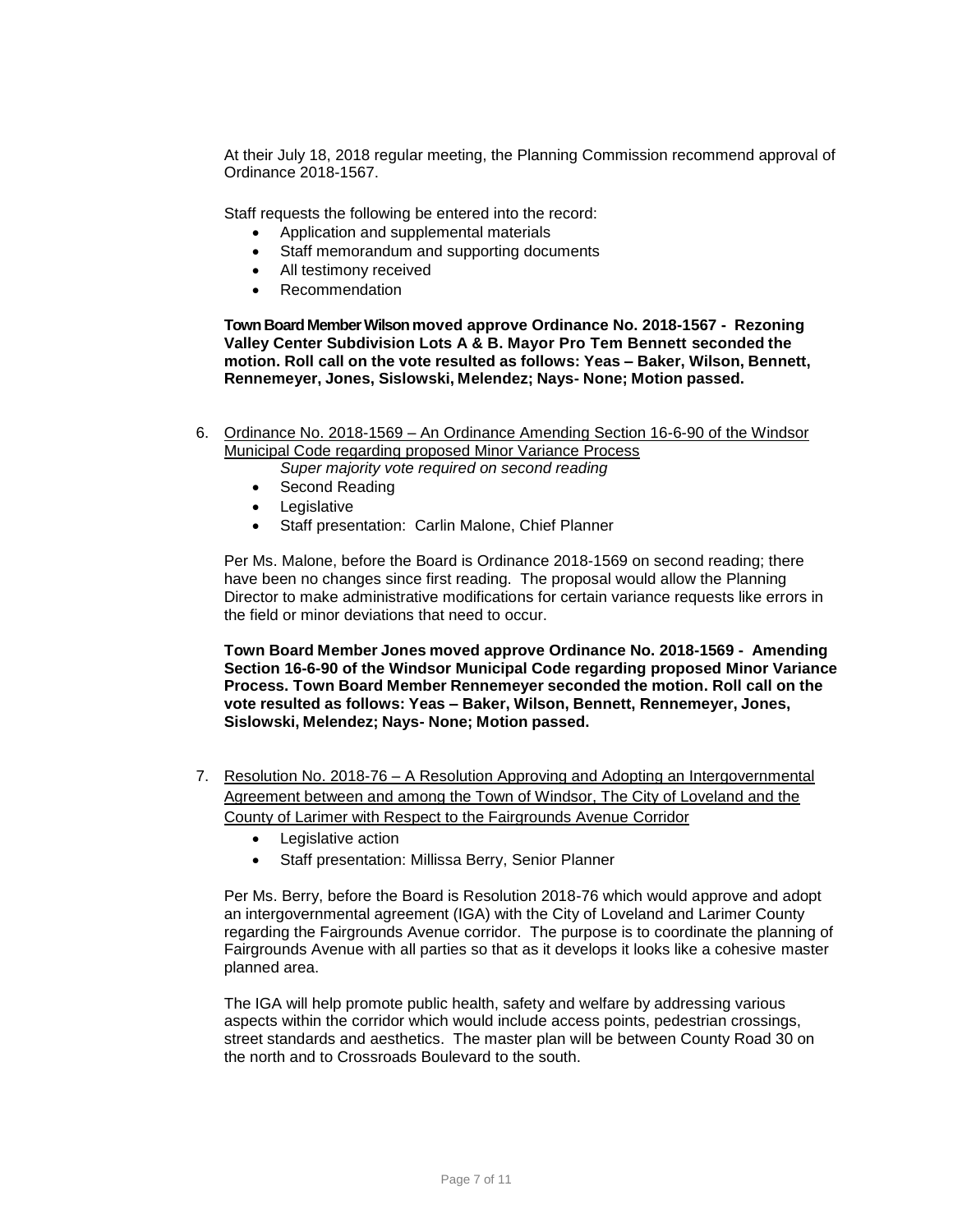Land use proposals and projects within the corridor such as The Brands, the update of the master plan for The Ranch, the Poudre School District elementary school site and related expansion of the Windsor Highlands Metropolitan Districts all demonstrated a need for Loveland and Windsor to coordinate planning efforts to ensure a cohesive aesthetic and functional roadway.

Loveland and Windsor staff met to discuss how this area could turn into a more cohesive design. It was then decided to expand the access plan for the corridor into a formal agreement and right-of-way master plan. Staff then proceeded to meet individually with all of property owner stakeholders within the corridor to gather their input and gauge their support of such an effort. It was agreed that staff would coordinate a joint meeting of all the stakeholders when the draft was ready for presentation.

A joint meeting with the Town of Windsor Town Board and the City of Loveland City Council was held in January of 2018 to present the progress in the joint planning effort. Based on direction received from City Council and Town Board at this joint meeting, staff proceeded to work with respective legal staff to prepare the draft intergovernmental agreement (IGA) for consideration by both boards.

The elements of the draft IGA include:

- Location description
- Right-of-way Plan
	- o Access intersection locations and function
	- o Cross sections
	- o Median design
	- o Sidewalk / trail locations and standards
	- o Streetscape landscaping and maintenance
	- o Pedestrian crossing
	- o Street furniture
	- o Speed limits / posting
	- o Street illumination
	- o Other maintenance
- Road-naming system
- Referral system
- Term

Staff recommends approval of Resolution 2018-76.

Mr. Baker inquired as to what kind of signal will be at County Road 30.

Ms. Berry stated the last review is that it would be a signalized intersection in the future but there is also an allowance for a pedestrian signal if that was needed before the signal light was installed.

Mr. Baker inquired if the realignment at Arena Circle could potentially push traffic into the residential neighborhoods.

Ms. Berry stated she didn't believe there are concerns regarding that issue and signage will help with that.

Dr. Jones inquired if the jurisdictions are front ending the development of the master plan and then collect impact fees as development occurs in the area.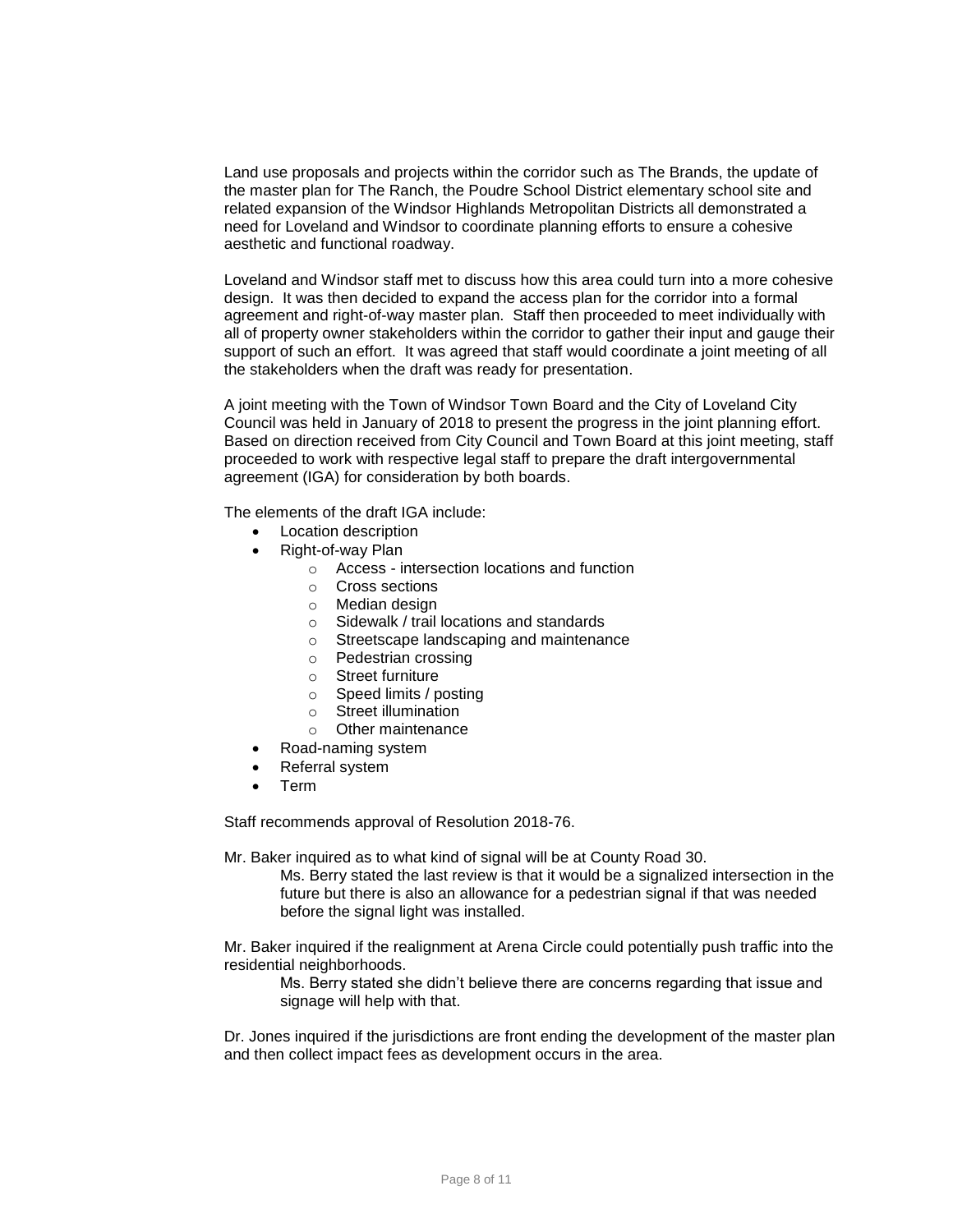Ms. Berry stated it would happen as development occurs. It will be part of the development to put in the infrastructure as shown and the elements. There are a few areas that will have to be retrofitted.

Mr. McCargar informed the Board that this agreement has been through a lot of revisions and Ms. Berry has stayed on this agreement for months.

Ms. Melendez inquired if the other parties are in agreement. Per Mr. McCargar; that is right.

**Town Board Member Sislowski moved approve Resolution No. 2017-76. Town Board Member Baker seconded the motion. Roll call on the vote resulted as follows: Yeas – Baker, Wilson, Bennett, Rennemeyer, Jones, Sislowski, Melendez; Nays- None; Motion passed.**

- 8. Resolution No. 2018-79 A Resolution Authorizing the Town's Private Activity Bond Allocation to the Housing Authority of the Town of Windsor
	- Legislative
	- Staff presentation: Carlin Malone, Chief Planner

Per Ms. Malone, the Town became an entitlement community in 2015 under the State of Colorado's Private Activity Bond program, administered by the Department of Local Affairs (DOLA). This program is available to communities with a minimum population of 20,000. The program enables the Town to allocate state bonds, the amount based annually on the Town's population, to another entity, local government or housing authority's qualified project. If any portion of the Town's allocation is not used, carried forward, or transferred to another entity by September 15, 2018, the allocation is relinquished to the statewide balance, available for award to other qualified projects in Colorado.

In 2015 and in 2016, the Town allocated its PAB allocations to the Loveland Housing Authority, which then transferred the funds to the WHA for the financing of the second phase of the Windsor Meadows Apartments, a workforce housing development owned and operated by WHA. In 2017, there were no eligible projects for the Town's allocation of PABs and, therefore, the PABs were relinquished to the statewide balance.

This year the amount allocated to the Town is \$1.29 million. The assigned allocation to the Windsor Housing Authority for their next project which will be multi-unit senior housing.

Mr. Jones inquired if the Town will be affected if the Windsor Housing Authority defaults on the bonds.

Per Ms. Malone, not to her knowledge as these funds are based solely on the population of the Town.

Mr. Hale informed the Board that this is a state allocation of tax exempt bonds that are assigned to the Town so it is not really a bond but more of a tax exempt status that the Town is signing over. Windsor will not have a financial liability. Jeff Feneis from the Loveland Housing Authority informed the Board that when the bonds are issued they are used to fund the 4% tax credits.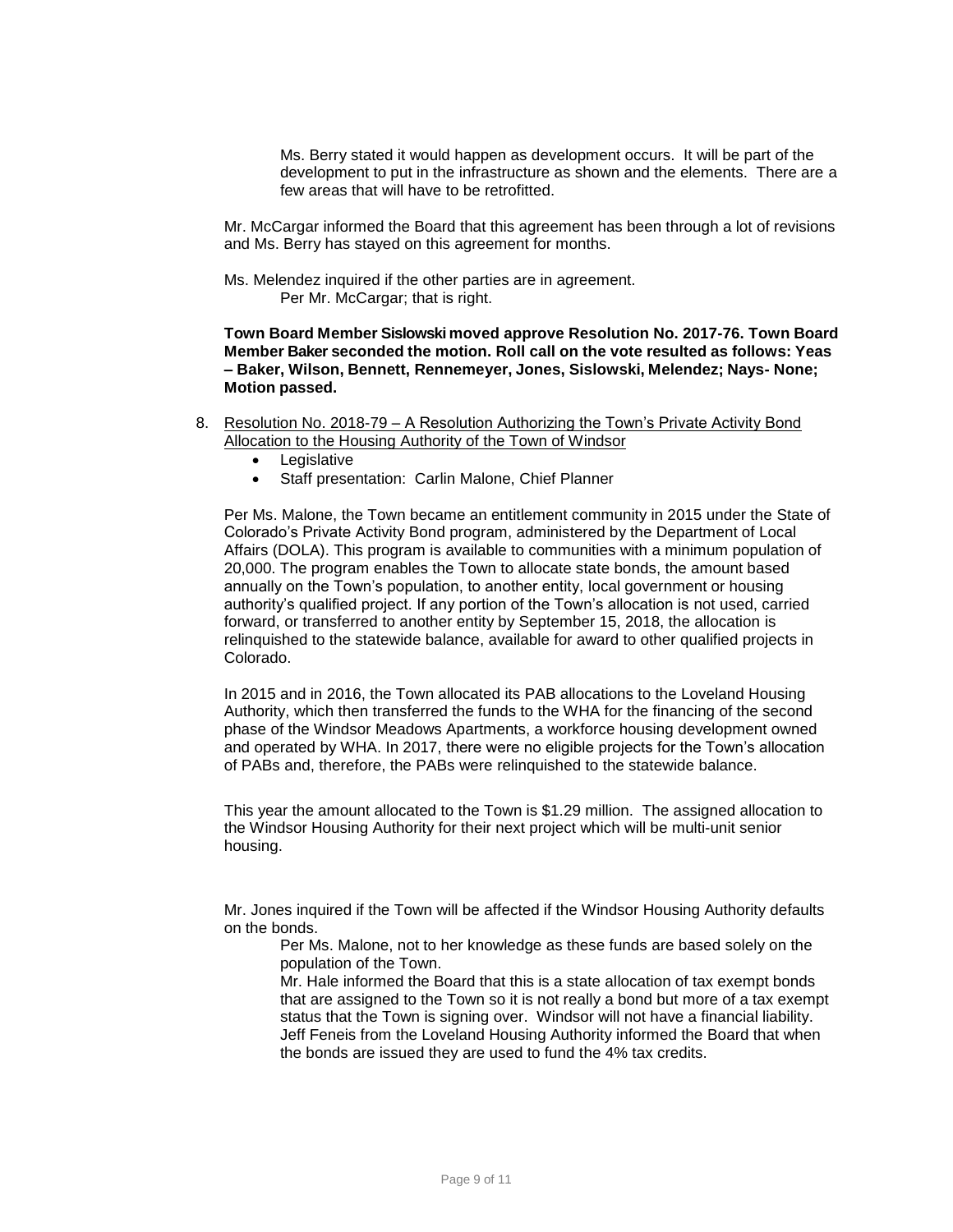**Town Board Member Rennemeyer moved approve Resolution No. 2017-79. Town Board Member Bennett seconded the motion. Roll call on the vote resulted as follows: Yeas – Baker, Wilson, Bennett, Rennemeyer, Jones, Sislowski, Melendez; Nays- None; Motion passed.**

- D. COMMUNICATIONS
	- 1. Communications from the Town Attorney
		- Mr. McCargar reminded the Board of the executive session this evening.
	- 2. Communications from Town Staff Chief Klimek thanked the Board for their participation in National Night Out. There were many positive comments regarding National Night Out.
	- 3. Communications from the Town Manager None
	- 4. Communications from Town Board Members None.

#### E. EXECUTIVE SESSION

- 1. An executive session pursuant to Colorado Revised Statutes § 24-6-402 (4)(e) (I) for the purpose of determining positions relative to matters that may be subject to negotiations; developing strategy for negotiations; and instructing negotiators with respect for certain Economic Development Incentives (Jill Young, Economic Development Specialist)
- 2. An executive session pursuant to Colorado Revised Statutes § 24-6-402 (4)(e) (I) for the purpose of determining positions relative to matters that may be subject to negotiations; developing strategy for negotiations; and instructing negotiators with respect for certain Economic Development Incentives (Stacy Miller, Director of Economic Development)

**Town Board Member Rennemeyer moved to go into executive session pursuant to Colorado Revised Statutes § 24-6-402 (4)(e) (I) for the combined purpose of determining positions relative to matters that may be subject to negotiations; developing strategy for negotiations; and instructing negotiators with respect for certain Economic Development Incentives. Town Board Member Jones seconded the motion. Roll call on the vote resulted as follows: Yeas – Baker, Wilson, Bennett, Rennemeyer, Jones, Sislowski, Melendez; Nays- None; Motion passed.**

Upon a motion duly made, the Town Board returned to the regular meeting at 10:30 p.m.

The Executive Session was closed and the Town Board returned to the Regular Meeting.

Upon returning to the regular meeting, Mayor Melendez advised that if any participants in the Executive Session believed the session contained any substantial discussion of any matters not included in the motion to convene the Executive Session, or believed any improper action occurred during the Session in violation of the Open Meetings Law; such concerns should now be stated. Hearing none, the Regular Meeting resumed at 10:30 p.m.

## F. ADJOURN